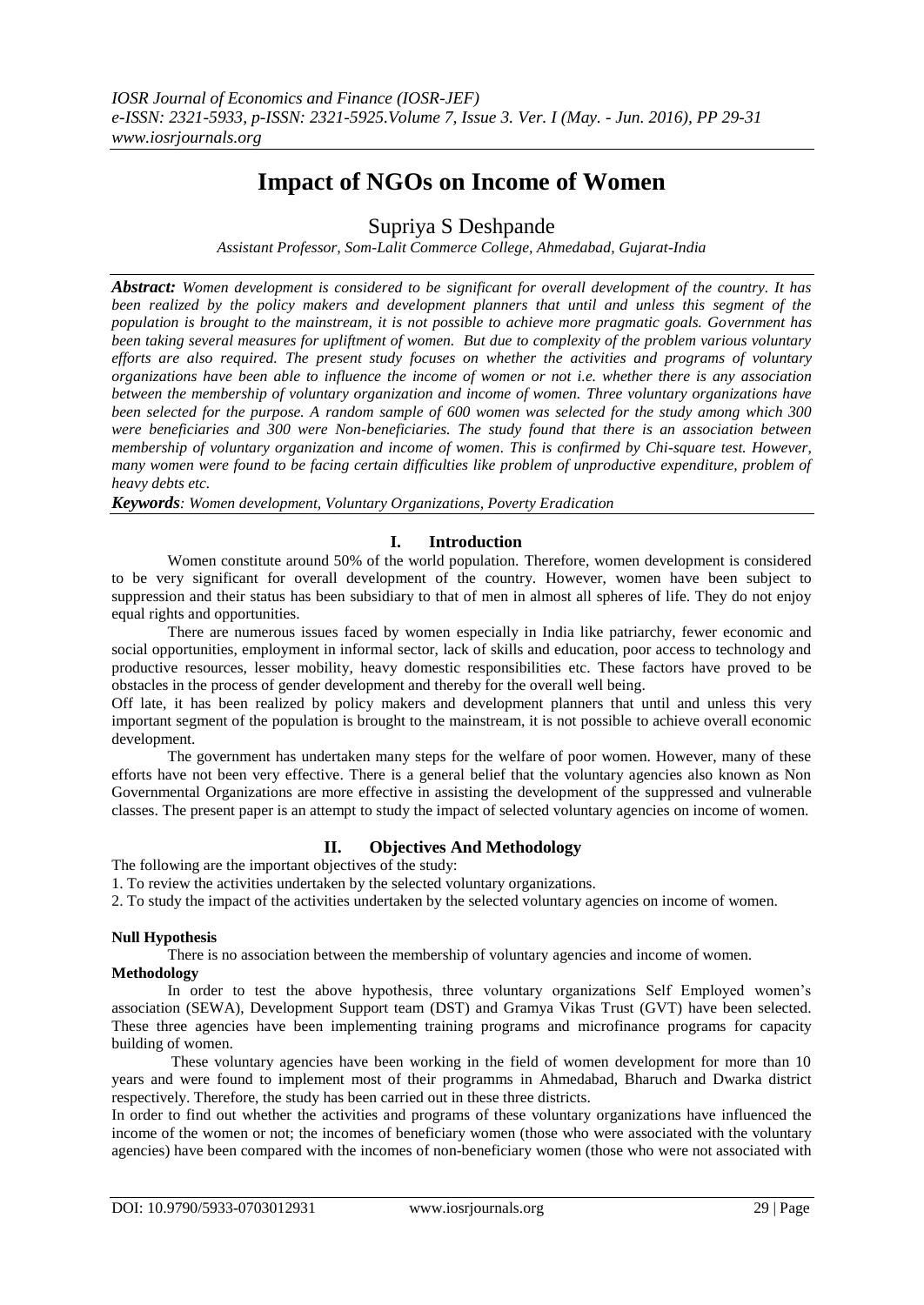the voluntary agencies in the same locality of the district). For this purpose, primary data on the income of 300 beneficiaries and 300 non-beneficiaries was collected and analyzed.

#### **Statistical Tool Used For the Study**

Chi-square test has been used to find out the association between the membership of voluntary agencies and the level of women's income i.e. to determine that whether the membership of voluntary agencies has helped women to earn more income or not. Chi-square test has been applied to all the three selected voluntary organizations separately so as to find out whether all of them are influencing the level on income of women or not.

### **1. SEWA:**

Shri Mahila SEWA Sahakari Bank limited (A SEWA Initiative) is an NGO working for the welfare of the poor women especially through providing micro-finance to them so that they can start their own small business and become self employed. Following is the distribution of beneficiary and non-beneficiary women in three annual income groups.

| Table 1                                                                          |             |                 |                      |  |  |  |
|----------------------------------------------------------------------------------|-------------|-----------------|----------------------|--|--|--|
| Distribution of Beneficiary and Non-Beneficiary Women into Various Income Groups |             |                 |                      |  |  |  |
| (SEWA)                                                                           |             |                 |                      |  |  |  |
| Annual Income Range                                                              | Beneficiary | Non-Beneficiary | Total                |  |  |  |
| (Rs.)                                                                            |             |                 |                      |  |  |  |
| 0-50,000                                                                         | 48          | 64              | 112                  |  |  |  |
| 50001-100000                                                                     | 32          | 30              | 62                   |  |  |  |
| >100000                                                                          | 20          | 6               | 26                   |  |  |  |
|                                                                                  | 100         | 100             | 200                  |  |  |  |
|                                                                                  | 56          | 56              |                      |  |  |  |
|                                                                                  | 31          | 31              |                      |  |  |  |
|                                                                                  | 13          | 13              |                      |  |  |  |
|                                                                                  | 1.142857    | 1.142857        |                      |  |  |  |
|                                                                                  | 0.032258    | 0.032258        |                      |  |  |  |
|                                                                                  | 3.769231    | 3.769231        |                      |  |  |  |
|                                                                                  | 4.944346    | 4.944346        | $=$<br>χ<br>9.888692 |  |  |  |

#### **(Source: Primary Data)**

The above table shows that the calculated  $\chi^2$  is 9.888692 whereas the tabulated  $\chi^2$  at 5% level of significance for the degree of freedom 2 is 5.99. Thus,  $\chi^2$  calculated was found to be greater than  $\chi^2$  tabulated. Therefore, the null hypothesis is rejected. Thus, it is concluded that there is an association between the membership of the NGO, SEWA and level of women's income.

#### **2. Gramya Vikas Trust:**

Gramya Vikas Trust is an NGO working for the welfare of the poor women especially by providing training and skill formation so that they can start their own small business and become self employed. Following is the distribution of beneficiary and non-beneficiary women in three annual income groups.

|                                                                                           | Table 2     |                 |          |  |  |
|-------------------------------------------------------------------------------------------|-------------|-----------------|----------|--|--|
| Distribution of Beneficiary and Non-Beneficiary Women into Various Income Groups<br>(GVT) |             |                 |          |  |  |
| Annual Income Range (Rs.)                                                                 | Beneficiary | Non-Beneficiary | Total    |  |  |
| $<$ 50,000                                                                                | 54          | 76              | 130      |  |  |
| 50001-100000                                                                              | 32          | 16              | 48       |  |  |
| >100000                                                                                   | 14          | 8               | 22       |  |  |
|                                                                                           | 100         | 100             | 200      |  |  |
|                                                                                           | 65          | 65              |          |  |  |
|                                                                                           | 24          | 24              |          |  |  |
|                                                                                           | 11          | 11              |          |  |  |
|                                                                                           | 1.861538    | 1.861538        |          |  |  |
|                                                                                           | 2.666667    | 2.666667        |          |  |  |
|                                                                                           | 0.818182    | 0.818182        |          |  |  |
|                                                                                           | 5.346387    | 5.346387        | 10.69277 |  |  |

#### **(Source: Primary Data)**